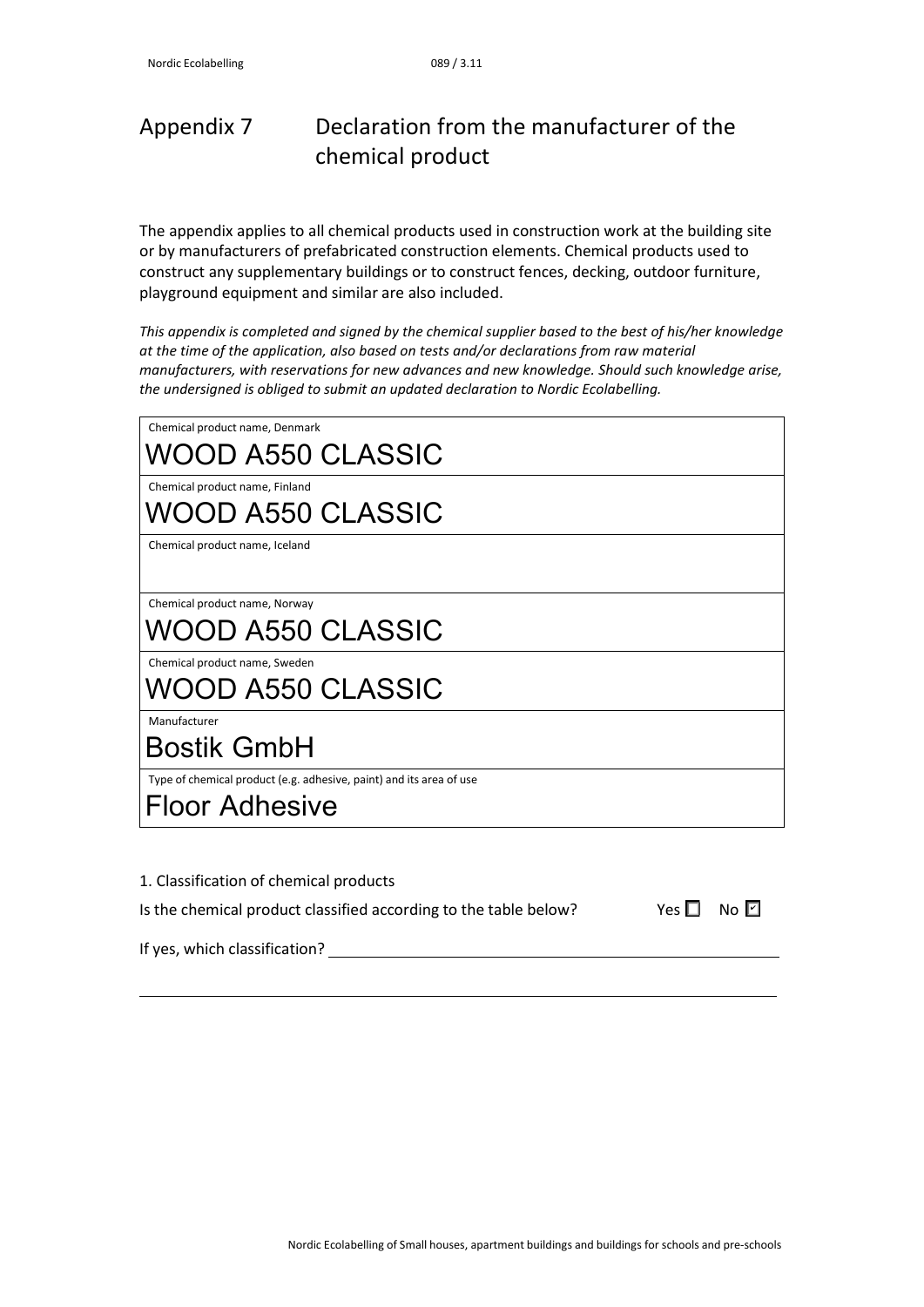| <b>Classification under CLP Regulation 1272/2008</b>                                                                   |                                     |  |  |
|------------------------------------------------------------------------------------------------------------------------|-------------------------------------|--|--|
| Hazard class and category                                                                                              | <b>Hazard phrases</b>               |  |  |
| Toxic to aquatic organisms<br>Category acute 1<br>Chronic 1-2                                                          | H400*)**), H410, H411***)           |  |  |
| Hazardous to the ozone layer                                                                                           | H420                                |  |  |
| Acute toxicity<br>Category 1-3                                                                                         | H300, H310, H330, H301, H311, H331, |  |  |
| Specific target organ toxicity (STOT) with single and repeated<br>exposure<br>STOT SE category 1<br>STOT RE category 1 | H370, H372                          |  |  |
| Carcinogenic<br>Carc. 1A/1B/2                                                                                          | H350, H351                          |  |  |
| Mutagenic<br>Muta. 1A/B/2                                                                                              | H340, H341                          |  |  |
| Toxic for reproduction<br>Repr. 1A/1B/2                                                                                | H360, H361, H362                    |  |  |

*The classifications in the Table concern all classification variants. For example, H350 also covers classification H350i.*

*\*) Chemical anchors classified H400, are allowed in the installation of reinforcing bars in concrete constructions in apartment buildings.*

*\*\*) Sub-components in acrylic floor coatings, classified H400, are allowed to use in caterers. The Nordic countries with an authorization system, the flooring contractor must be authorized.*

*\*\*\*) The classification H411 is accepted for naphtha based primers for use in waterproofing assembly (flat roofs, green roofs, courtyards, terraces and similar applications) and naphtha-based adhesives for cellular rubber insulation intended for cooling pipes and ventilation ducts indoors. Proper protective equipment should be used when working with naphtha-based adhesives. The classification H411 is also accepted for primers for expansion joints on concrete, concrete-metal and metal-metal outwardly/ outside on the building and for roof adhesive/adhesive for waterproofing outwardly.*

### 2. Constituent substances

*Definition of constituent substances*

Constituent substances are all substances in the chemical products, including additives (such as preservatives and stabilizers) in the raw materials, but do not include impurities.

Impurities are residues from production including production of raw materials which may be found in the final chemical product at concentrations below 100 ppm (0.01 w/w, 100 mg/kg), but not substances that have been added to a raw material or the product actively and for a particular purpose, irrespective of quantity.

Examples of impurities are residues or reagents, residues of monomers, catalysts, byproducts, purification chemicals and detergents for production equipment. Background levels of environmental contamination and carry-overs from production are also examples of impurities.

Impurities of over 1% concentration in the raw material are, however, regarded as constituent substances, regardless of the concentration in the final chemical product Substances known to be degradation products of the constituent substances are also themselves considered to be constituent substances.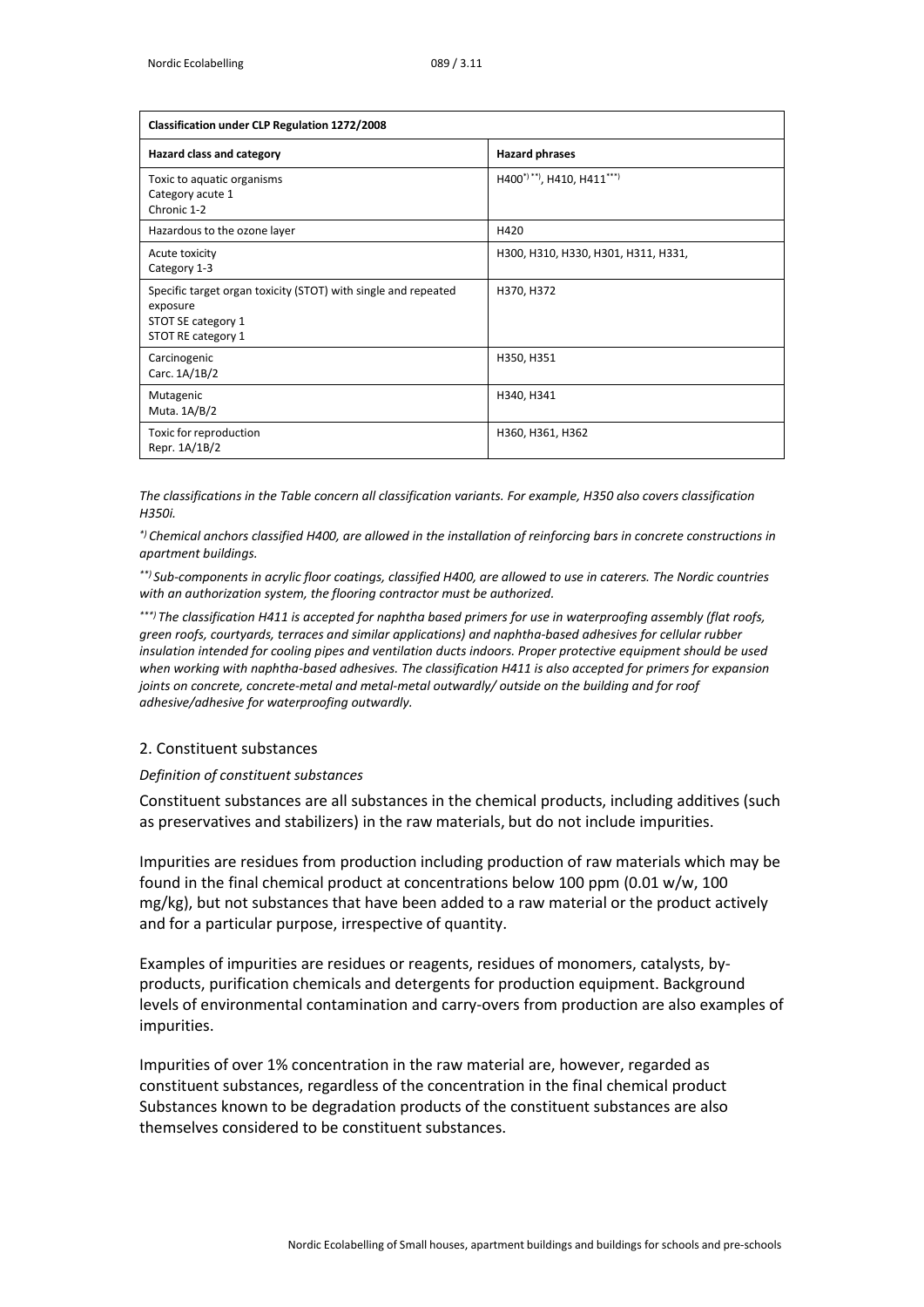#### 3. CMR-substances

# a) Are any of the following substances constituent

in the chemical product?

☐ ☐ ✔

| Classification under CLP Regulation 1272/2008 |                  |  |
|-----------------------------------------------|------------------|--|
| Hazard class and category                     | Hazard phrases   |  |
| Carcinogenic<br>Carc. 1A/1B/2                 | H350, H351       |  |
| Mutagenic<br>Muta. 1A/1B/2                    | H340, H341       |  |
| Reprotoxic<br>Repr. 1A/1B/2                   | H360, H361, H362 |  |

*The classifications in the Table concern all classification variants. For example, H350 also covers classification H350i.*

*Exemptions are made for:*

*- Tin organic compounds, see requirement O20.*

*- The level of free formaldehyde (from formaldehyde not intentionally added or from formaldehyde-releasing substances) in the end-product must not exceed 200 ppm (0.02% by weight).*

*- Desiccant driers classified as reprotoxic category 2 in paint containing alkyd-based binders are permitted up to and including 30 June 2017 for outdoor paint (both consumer products and industrial paint). The total content of desiccant with the same classification must also be less than 0.3%. The exemption does not apply to substances on the EU's Candidate List.*

*- Excluded are D4 (octamethylcyclotetrasiloxane, CAS No. 556-67-2), D5 (Dekamethylcyclopentasiloxane, CAS No. 541-02-6) and D6 (Dodecamethylcyclohexasiloxane, CAS No. 540-97-6) as residual amount from silicone polymer production ≤ 1,000 ppm each.*

*- Vinyl acetate (CAS-no 108-05-4) as a residual monomer i polymers ≤ 1000 ppm.*

*- Glyoxal (CAs.no 107-22-2) ≤ 100 ppm (0.01% by weight) in the final product if the pH-value in the final product is higher than pH 8.*

*- Mineral oil in naphtha-based primers in waterproofing assembly (flat roofs, green roofs, courtyards, terraces and similar applications), in primers for expansion joints on concrete, concrete-metal and metal-metal outwardly/outside on the building and as roof adhesive/adhesive for waterproofing outwardly. The exemption applies provided that the mineral oil has been tested with the IP 346 method (Determination of polycyclic aromatics in petroleum fractions) showing that the mineral oil contains less than 3% DMSO extract, alternatively that it is shown that the benzene content is lower than 0,1%. This must be verified by the safety data sheet.*

*- TiO2 which is added in powder form during raw material production.*

*- The dispersant trimethylolpropane (CAS #: 77-99-6) up to 1% by weight in pigment. Time-limited exception that applies until 2022-05-31.*

b) If yes, specify classification and the quantity as a percentage by weight of each substance:

| c) Is the declaration about CMR substances done for a hardened<br>two-component product?                                                                                                                                                | Yes □      | $N \cap  I $ |
|-----------------------------------------------------------------------------------------------------------------------------------------------------------------------------------------------------------------------------------------|------------|--------------|
| d) If yes, is safety equipment used when the hardener is mixed<br>with the paint/lacquer and is the application of the finished<br>two-component product done in a closed, well-ventilated system<br>according to national regulations? | Yes $\Box$ | No $\Box$    |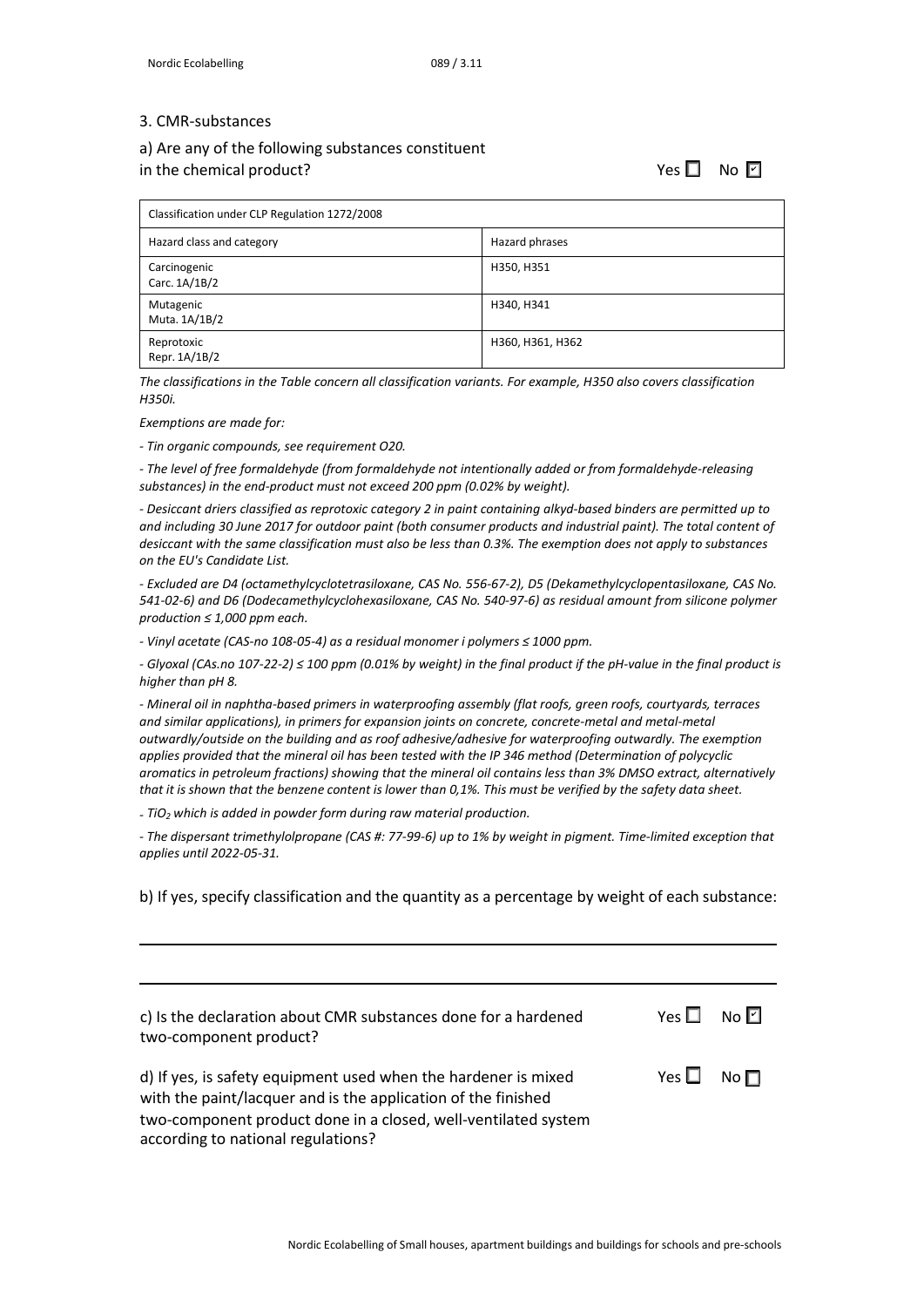## 4. Preservatives in indoor paints and -varnishes

Are any of the following preservatives/combinations of preservatives constituent in indoor paint and varnishes?

| $\bullet$ | Isothiazolinone compounds totally exceeding 500 ppm              | Yes $\mathsf L$      | No $\Box$    |
|-----------|------------------------------------------------------------------|----------------------|--------------|
| $\bullet$ | MIT <sup>*</sup> (2-Methyl-2H-Isothiazol-3-one CAS-no 2682-20-4) |                      |              |
|           | exceeding 100 ppm                                                | Yes $\Box$ No $\Box$ |              |
| $\bullet$ | A mixture (3:1) of CMIT/MIT (5-Chloro-2-Methyl-                  |                      |              |
|           | 2H-Isothiazol-3-one/2-Methyl-2H-Isothiazo-3-one                  |                      |              |
|           | CAS-no 55965-84-9) exceeding 15 ppm?                             | Yes $\square$        | No $\Box$    |
| $\bullet$ | Preservatives totally exceeding:                                 |                      |              |
| $\bullet$ | 2500 ppm for wet room paint                                      | Yes $\Box$           | No $\square$ |
| $\bullet$ | 700 ppm for all other indoor paints and-varnishes                | Yes L                |              |

*The term preservative refers to both preservatives for tinned products (in-can) and preservatives for the surface finish.*

*Note that Dithio-2,2'-bis-benzmethylamide (DTBMA) is to be included in the total amount of isothiazolinones. \*Note that the shortening MI may also be used.*

# 5. Preservatives in other chemical produtcs for indoor use

Are any of the following preservatives/combinations of preservatives constituent in any other chemical product for indoor use?

| $\bullet$ | Isothiazolinone compounds totally exceeding 500 ppm   | Yes $\square$ | $No$ $\Box$    |
|-----------|-------------------------------------------------------|---------------|----------------|
|           | A mixture (3:1) of CMIT/MIT (5-Chloro-2-Methyl-       | Yes $\Box$    | No $\Box$      |
|           | 2H-Isothiazol-3-one/2-Methyl-2H-Isothiazol-3-one      |               |                |
|           | CAS-no 55965-84-9) exceeding 15 ppm                   |               |                |
| $\bullet$ | Iodopropynyl butylcarbamate (IPBC) exceeding 2000 ppm | Yes $\Box$    | No $\boxdot$   |
| $\bullet$ | Bronopol (CAS-no 52-51-7) exceeding 500 ppm           | Yes $\square$ | $N$ o $\nabla$ |

*The term preservative refers to both preservatives for tinned products (in-can) and preservatives for the surface finish.*

*Note that Dithio-2,2'-bis-benzmethylamide (DTBMA) is to be included in the total amount of isothiazolinones.*

### 6. Other substances excluded from use

Are any of the following substances constituent in chemical product?

|           | • Substances on the Candidate List*                                                                                                                                                                                                      | Yes [      | NoE       |
|-----------|------------------------------------------------------------------------------------------------------------------------------------------------------------------------------------------------------------------------------------------|------------|-----------|
| $\bullet$ | Substances evaluated by the EU to be PBT substances or vPvB<br>substances in accordance with the criteria in Appendix XIII in REACH<br>including substances those has not been evaluated but are<br>considered to meet the requirements. | Yes $\Box$ | No $\Box$ |
| $\bullet$ | Substances considered to be potential endocrine disruptors in<br>category 1 or 2 on the EU's priority list of substances that are to be<br>investigated further for endocrine disruptive effects**                                       | Yes $\Box$ | No $\Box$ |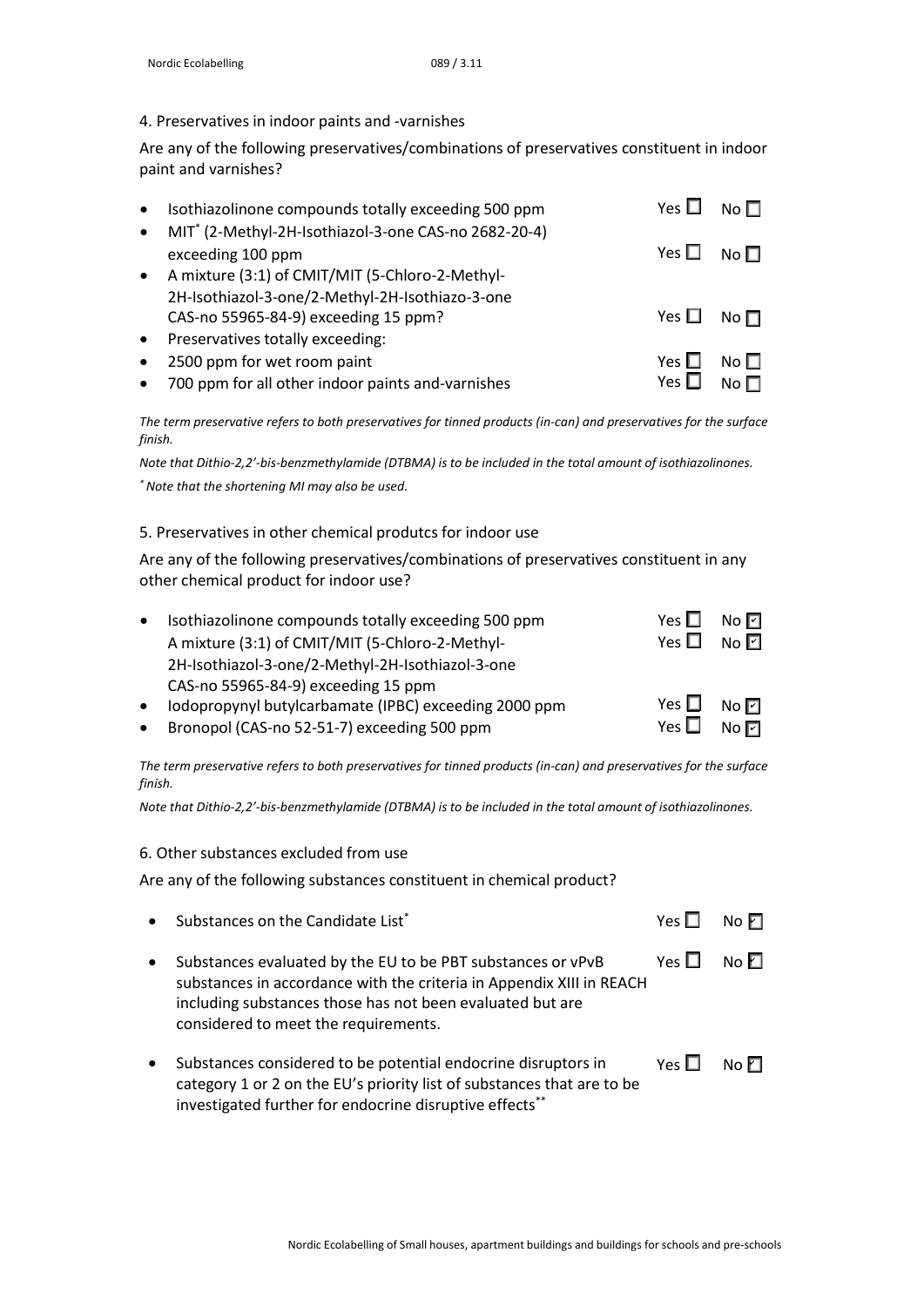|                                                       | Short-chain chlorinated paraffins (C10-C13) and medium chain<br>chlorinated paraffins (C14-C17)                                                                                                                                                                                       | Yes $\Box$    | NoE         |  |
|-------------------------------------------------------|---------------------------------------------------------------------------------------------------------------------------------------------------------------------------------------------------------------------------------------------------------------------------------------|---------------|-------------|--|
|                                                       | Perfluorinated and polyfluorinated alkylated substances (PFASs)                                                                                                                                                                                                                       | Yes $\square$ | No $\Box$   |  |
|                                                       | APEO - alkylphenol ethoxylates and other alkylphenol derivatives<br>(substances that release alkylphenols on degradation)                                                                                                                                                             | Yes $\Box$    | No $\Box$   |  |
|                                                       | <b>Brominated flame retardants</b>                                                                                                                                                                                                                                                    | Yes $\square$ | NoE         |  |
|                                                       | Phthalates***                                                                                                                                                                                                                                                                         | Yes $\Box$    | No $\Box$   |  |
|                                                       | If Yes, Specify the phtalates in the product (name and<br>CAS-no)                                                                                                                                                                                                                     |               |             |  |
|                                                       | Bisphenol A, bisphenol S and bisphenol F                                                                                                                                                                                                                                              | Yes $\square$ | No $\Box$   |  |
|                                                       | The heavy metals lead, cadmium, arsenic, chromium (VI), mercury<br>and their compounds                                                                                                                                                                                                | Yes $\square$ | No $\Box$   |  |
|                                                       | Volatile aromatic compounds > 1% by weight****                                                                                                                                                                                                                                        | Yes $\square$ | $No$ $\Box$ |  |
|                                                       | Organic tin compounds                                                                                                                                                                                                                                                                 | Yes $\square$ | No $\Box$   |  |
|                                                       | Does any of the exemptions for dibutyltin (DBT) and dioctyltin (DOT)<br>in sealing products (the primer and joint product respectively) stated<br>below need to be used:<br>Maximum 0.5% in silane hardener systems.<br>$\circ$<br>Maximum 0.2% in other hardener systems.<br>$\circ$ | Yes $\square$ | No $\Box$   |  |
| Please state type of polymer and/or product:          |                                                                                                                                                                                                                                                                                       |               |             |  |
| Please state type and content of tinorganic compound: |                                                                                                                                                                                                                                                                                       |               |             |  |

%

*Volatile aromatic compounds are any aromatic compound having an initial boiling point less than or equal to 250°C measured at a standard pressure of 101.3 kPa. For paints and varnishes volatile aromatic compounds are instead defines as aromatic compounds having a boiler pressure of at least 0, 01 kPa at 293.15°K.*

*Note that Tributyltin (TBT) ans Triphenyltin (TPT) are not accepted regardless of content or product type.*

*\*) The Candidate List can be found on the ECHA website at: <http://echa.europa.eu/sv/candidate-list-table>*

*\*\*) See document Annex 1-Candidate list of 553 substances on the following link: [http://ec.europa.eu/environment/archives/docum/pdf/bkh\\_annex\\_01.pdf](http://ec.europa.eu/environment/archives/docum/pdf/bkh_annex_01.pdf)*

*\*\*\*) The phtalates DINP (CAS-no 28553-12-0 and 68515-48-0), DIDP (CAS-no 26761-40-0 and 68515-49-1) and DIUP (CAS-no 85507-79-5) are however permitted in sealants and primers in expansion joints on concrete, concrete-metal and metal-metal outwardly/outside on the building including the use on balconies, exterior corridors and similar applications.*

*\*\*\*\*) Naphtha-based primers for waterproofing assembly (flat roofs, green roofs, courtyards, terraces and similar applications, primers in expansion joints on concrete, concrete-metal and metal-metal outwardly/outside on the building and roof adhesive/adhesive for waterproofing outwardly may contain up to 20% by weight of volatile aromatic compounds.*